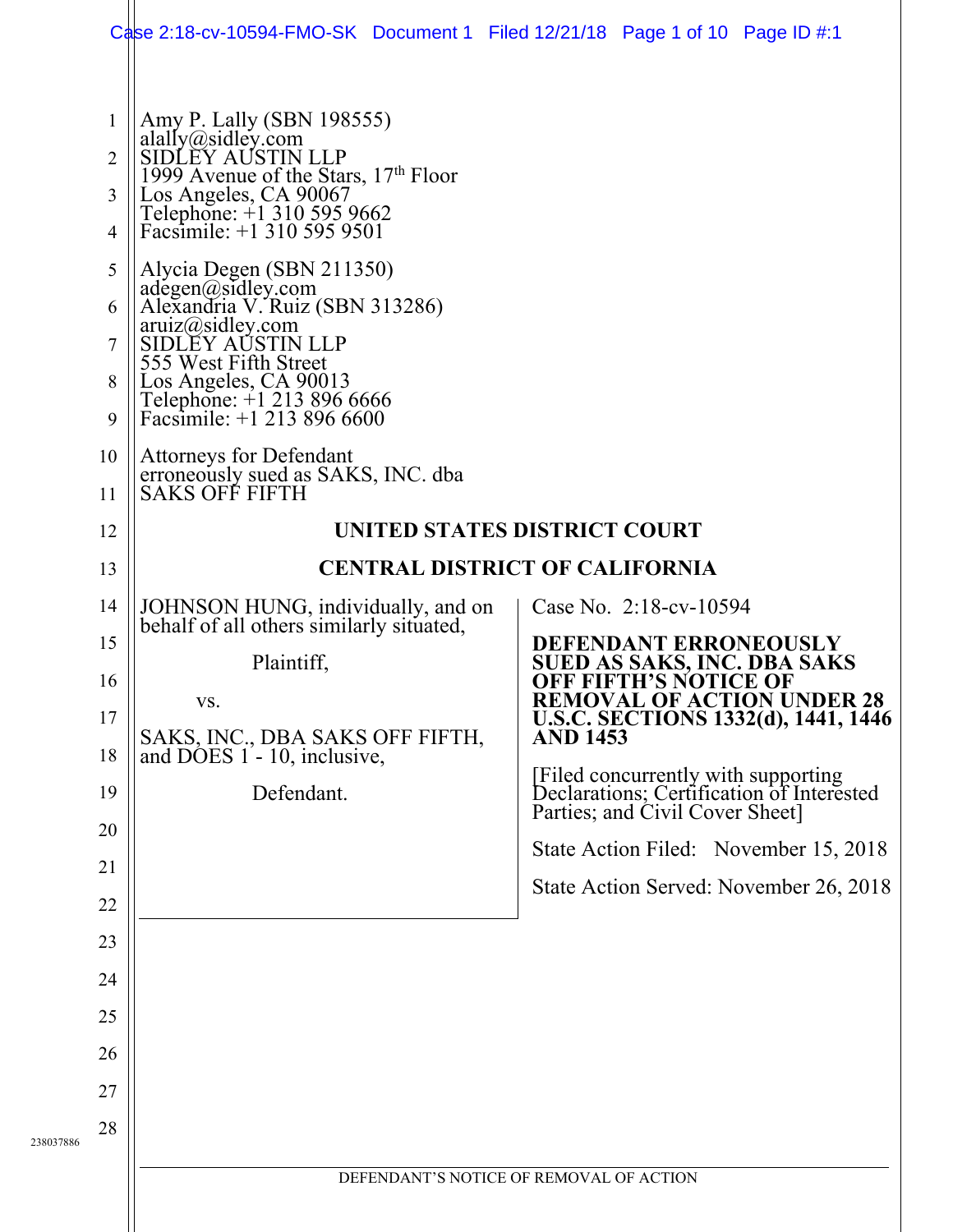1 2 TO THE CLERK OF THE UNITED STATES DISTRICT COURT FOR THE CENTRAL DISTRICT OF CALIFORNIA:

PLEASE TAKE NOTICE that, pursuant to 28 U.S.C. §§ 1332, 1441, 1446, and 1453, Defendant ("Saks") erroneously sued as Saks, Inc.,  $d/b/a$  Saks Off Fifth<sup>1</sup>, hereby removes to this Court the above-styled action, pending as Case No. 18STCV05183 in the Superior Court of the State of California for the County of Los Angeles (the "State Court Action"). In support of this Notice of Removal, Saks states as follows:

9

10

11

12

13

14

15

16

17

3

4

5

6

7

8

#### **I. BACKGROUND**

1. On or about November 15, 2018, Plaintiff Johnson Hung ("Plaintiff") filed the State Court Action against Saks and Does 1 through 10 in the Superior Court of California, Court of Los Angeles.<sup>2</sup>

2. Plaintiff seeks relief on behalf of a class consisting of "[a]ll consumers, who, between the applicable statute of limitations and the present, purchased or attempted to purchase Class products . . . namely [Saks] clothing and jewelry products, marked as discounted at the original price when in fact, the item's original price has been changed." Compl. ¶ 54.

18 19 20 21 3. The Complaint alleges violations of the California False Advertising Law ("FAL"), Cal. Bus. & Prof. Code § 17500, *et seq.*, the California Unfair Competition Law ("UCL"), Cal. Bus. & Prof. Code § 17200, *et seq.*, and the California Consumer Legal Remedies Act ("CLRA"), Cal. Civ. Code § 1750, *et seq.*, against Saks arising

- 22
- 23

28 removal). Furthermore, the Class Action Fairness Act ("CAFA") permits any defendant to unilaterally remove the action where, as here, CAFA's requirements are met. *See* 28 U.S.C. § 1453(b).

<sup>24</sup> <sup>1</sup> Plaintiff erroneously names "Saks, Inc." as the defendant in this action and d/b/a "Saks Off Fifth." However, Saks Fifth Avenue OFF 5TH ("Saks OFF 5TH") is a d/b/a of Saks & Company LLC. Saks will file a motion to address this issue if  $d/b/a$  of Saks & Company LLC. Saks will file a motion to address this issue if necessary.

<sup>25</sup> 26 <sup>2</sup> The unnamed Doe Defendants need not join or consent to Saks' Notice of Removal, <sup>2</sup> The unnamed Doe Defendants need not join or consent to Saks' Notice of Removal, as they have not yet been served. *See Salveson v. W. States Bankcard Ass'n*, 731 F.2d 1423, 1429 (9th Cir. 1984) (superseded by statute

<sup>27</sup>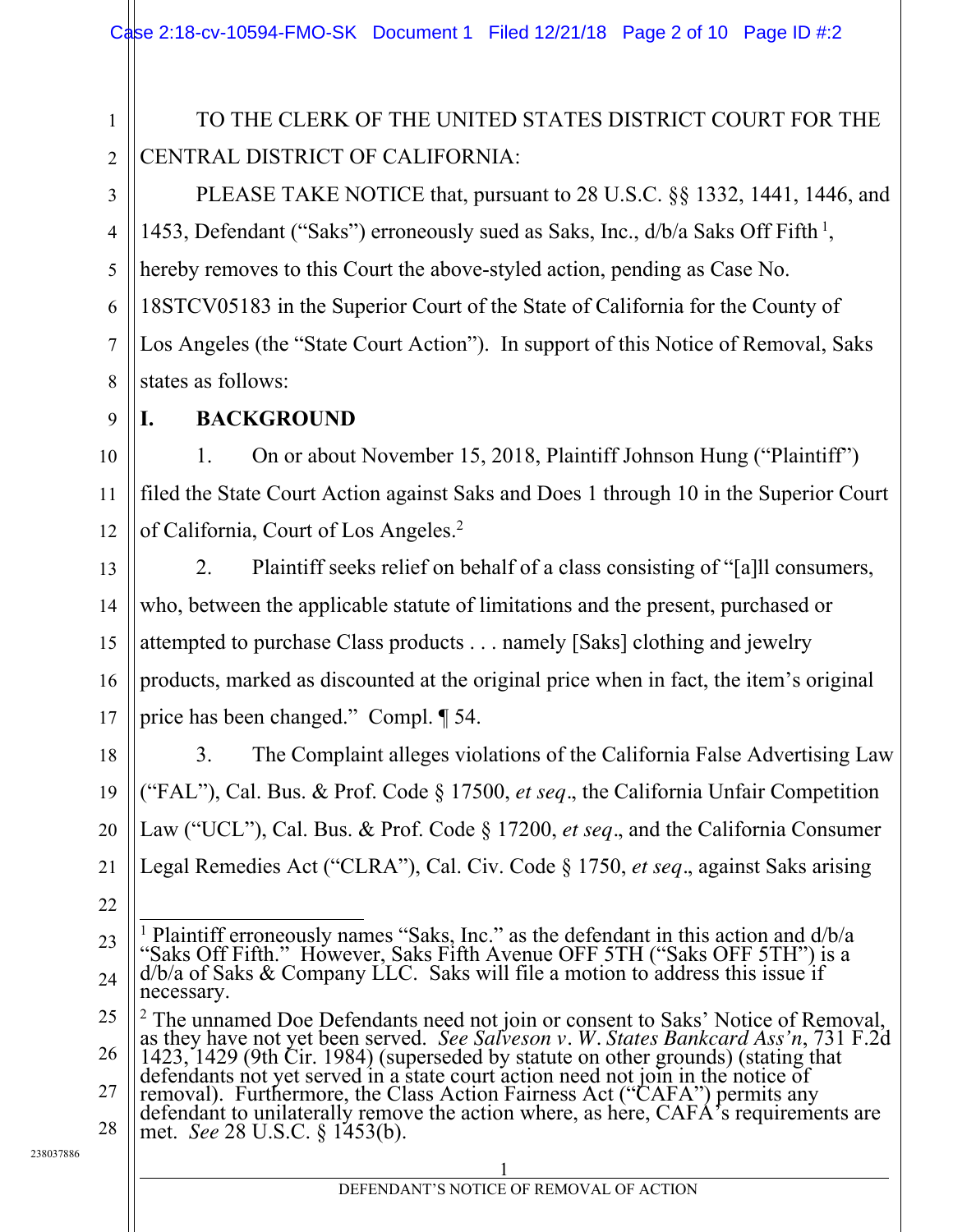out of the sale of Saks OFF 5TH clothing and jewelry products. Compl. ¶¶ 69-99.

4. The Complaint seeks restitution and disgorgement, injunctive relief, statutory damages, general damages, special damages, exemplary damages, and attorneys' fees. *See id.*, Prayer for Relief ¶ 101 (d)-(i).

5. On November 26, 2018, process was served in person. Service was deemed complete on November 26, 2018. *See* Cal. Civ. Proc. Code § 415.10. Saks has not filed an answer or responsive pleading to the Complaint.

# **II. THIS COURT HAS JURISDICTION OF THIS ACTION PURSUANT TO CAFA.**

6. Based on the allegations on the face of the Complaint, this Court has original jurisdiction over the State Court Action pursuant to the Class Action Fairness Act ("CAFA"). See 28 U.S.C. § 1332(d).

7. CAFA provides for federal jurisdiction of any "class action" composed of 100 or more putative class members, where any member of the proposed class is a citizen of a state different from any defendant, and the amount in controversy exceeds \$5,000,000 (exclusive of interest and costs). 28 U.S.C. § 1332(d).

8. Although Saks denies that it is liable to any individual or that class treatment is appropriate for this case, removal is proper pursuant to 28 U.S.C. §§ 1332(d) and 1453 because the State Court Action is a putative class action between citizens of different states, on behalf of a putative class "composed of thousands of persons," and involves a purported amount in controversy exceeding \$5,000,000. Compl. ¶ 58, Ex. A at 3 ("[W]e anticipate a nation-wide class of thousands of consumers . . . . Defendant is facing seven-figure liability, at the very least.").

1

2

3

4

5

6

7

8

9

10

11

12

13

14

15

16

17

18

19

20

21

22

23

24

25

# **A. There is Minimal Diversity.**

26 27 28 9. CAFA requires only minimal diversity, namely, that "any member of a class of plaintiffs is a citizen of a State different from any defendant . . . ." 28 U.S.C. § 1332(d)(2)(A).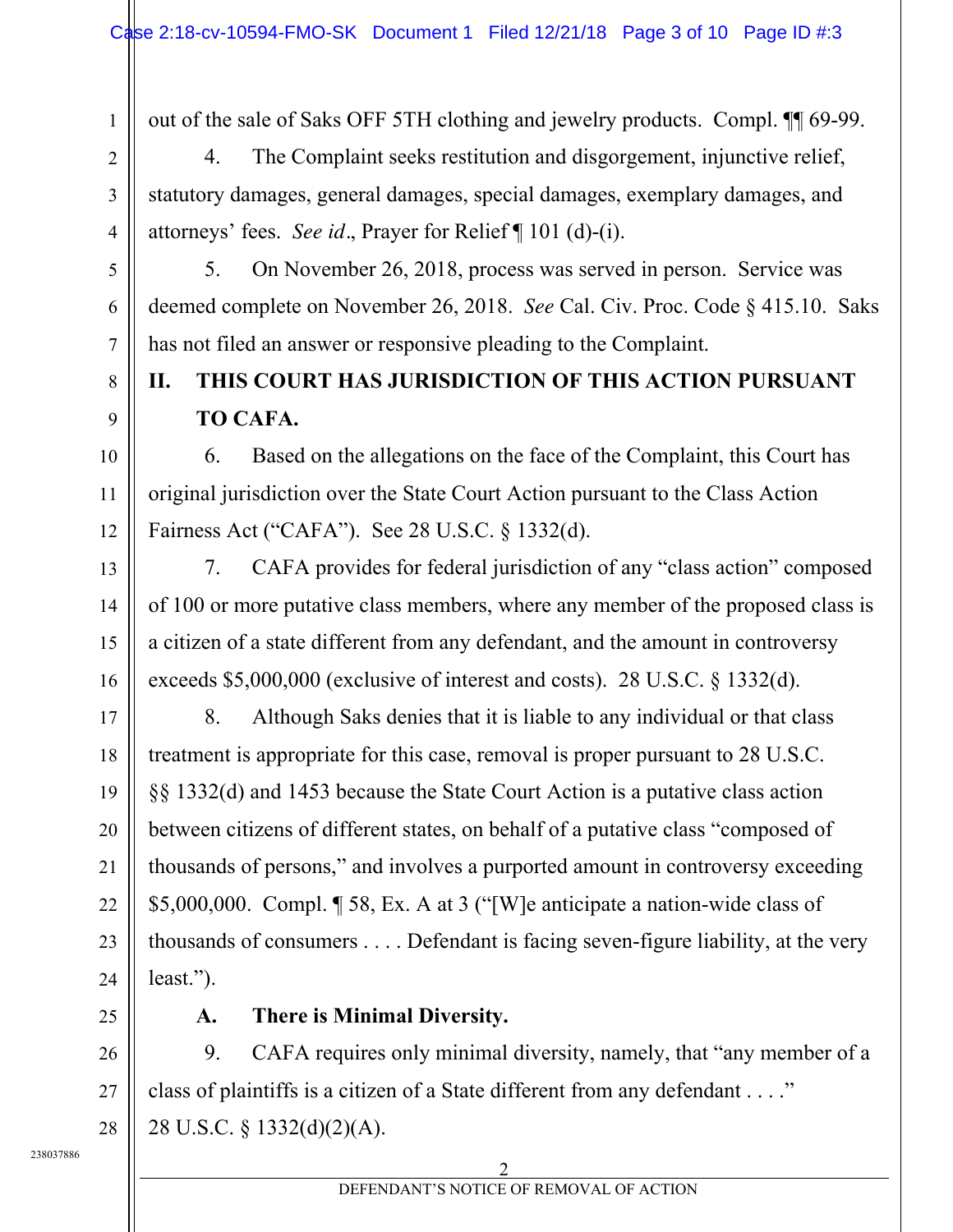10. Plaintiff alleges that he is a California citizen and resident. Compl. ¶ 20. As such, Saks is informed and believes that at the time Plaintiff filed the State Court Action, Plaintiff was a citizen of California.

11. For diversity purposes, a corporation is deemed to be a citizen of: (1) the state under whose law it is organized; and (2) the state of its "principal place of business." 28 U.S.C. § 1332(c)(1); *see also Davis v. HSBC Bank Nevada, N.A.*, 557 F.3d 1026, 1028 (9th Cir. 2009). Saks Incorporated is a corporation organized under the laws of Tennessee with its principal place of business in New York, New York.<sup>3</sup> Declaration of Thomas Ott ("Ott Decl.") | 4; Compl. | 21

12. The minimal diversity requirement, therefore, is satisfied as Plaintiff is a citizen of California and Saks Incorporated is a citizen of Tennessee and New York.

1

2

3

4

5

6

7

8

9

10

11

12

13

14

15

16

17

18

20

21

22

23

24

25

26

27

28

### **B. The Alleged Class Involves at Least 100 Members.**

13. CAFA requires that "the number of members of all proposed plaintiff classes in the aggregate" be at least 100. 28 U.S.C.  $\S$  1332(d)(5)(B).

14. Plaintiff's Complaint was filed as a class action, as defined in 28 U.S.C. § 1332(d)(1)(B), and alleges a putative class far in excess of 100 class members. Compl. ¶ 58 (alleging that "the proposed class is composed of thousands of persons").

19

# **C. The Alleged Amount in Controversy Exceeds \$5,000,000.**

15. CAFA requires that the "aggregate<sup>[]"</sup> "matter in controversy exceed<sup>[]</sup> the sum or value of \$5,000,000, exclusive of interests and costs." 28 U.S.C. § 1332(d)(2) & (6). Removal is proper if it is demonstrated, "by a preponderance of

<sup>3</sup> As noted, Plaintiff erroneously names "Saks, Inc." as the defendant in this action. Saks Fifth Avenue OFF 5TH is a d/b/a of Saks & Company LLC. There is, however, minimal diversity with respect to Saks & Company LLC as well. For diversity purposes, an LLC is a citizen of every state in which its members are citizens. *Johnson v. Columbia Properties Anchorage, LP*, 437 F.3d 894, 899 (9th<br>Cir. 2006). Saks & Company LLC is a Delaware limited liability company with its<br>principal place of business in New York, New York. The sole m Company LLC is Saks Incorporated, which as described above, is a Tennessee corporation with its principal place of business in New York, New York. Saks Incorporated is wholly privately owned. Ott Decl. ¶ 4.

238037886

#### $\overline{3}$ DEFENDANT'S NOTICE OF REMOVAL OF ACTION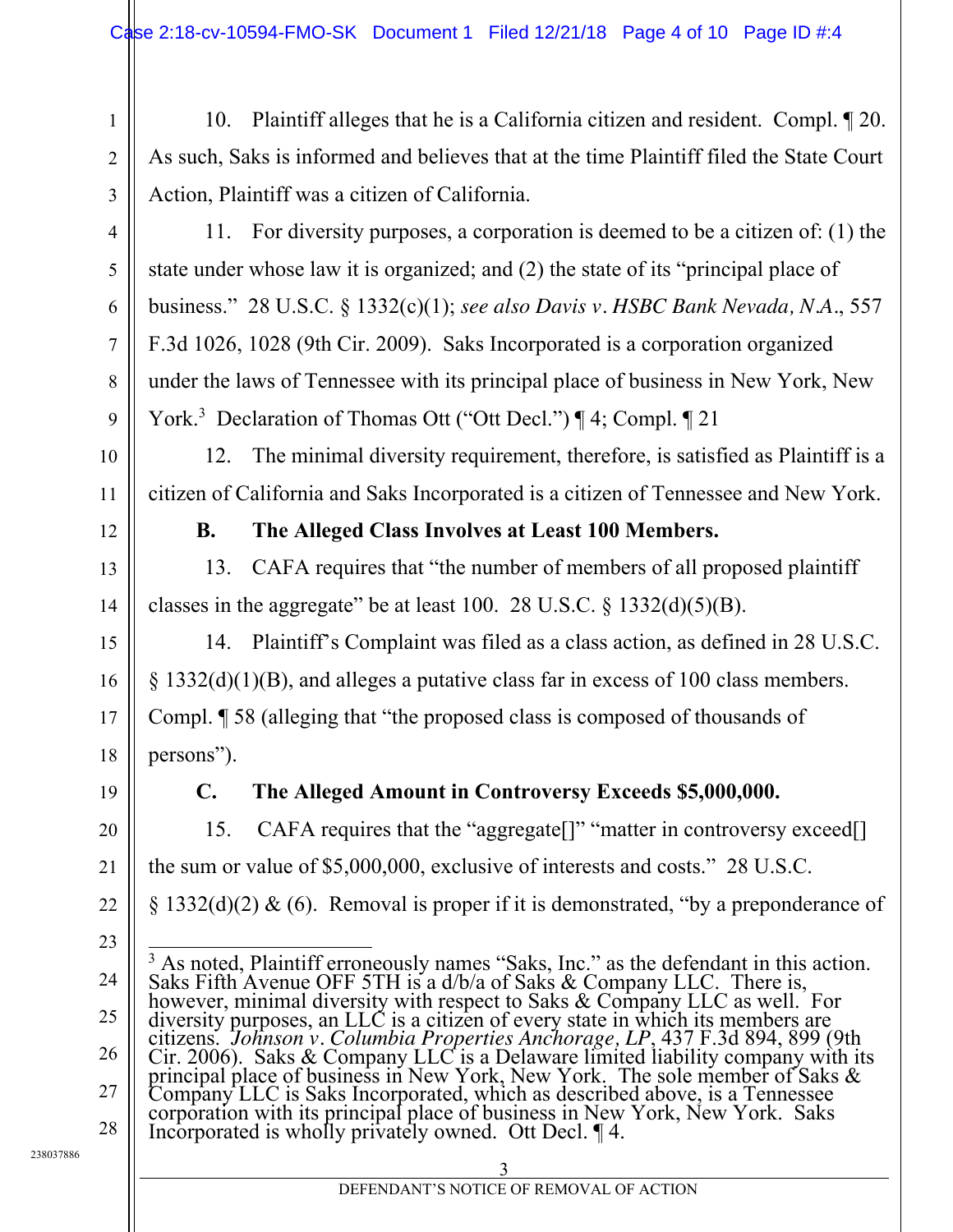evidence, that the aggregate amount in controversy exceeds" \$5,000,000.

*Rodriguez v. AT&T Mobility Servs. LLC*, 728 F.3d 975, 981 (9th Cir. 2013). Saks denies Plaintiff's substantive allegations, denies that Plaintiff is entitled to any of the relief sought in his Complaint, and does not waive any defense with respect to any of Plaintiff's claims. Nonetheless, the amount in controversy is determined by accepting Plaintiff's allegations as true. *See e.g.*, *Sanchez v. Monumental Life Ins. Co.*, 102 F.3d 398, 402 (9th Cir. 1996) ("[T]he amount in controversy is met by the express allegations of the plaintiff's complaint." (internal quotation marks omitted)); *Cain v. Hartford Life & Accident Ins. Co.*, 890 F. Supp. 2d 1246, 1249 (C.D. Cal. 2012) ("In measuring the amount in controversy, a court must assume that the allegations of the complaint are true and assume that a jury will return a verdict for the plaintiff on all claims made in the complaint.").

16. In this case, the relief that the Complaint seeks related to restitution alone exceeds CAFA's \$5,000,000 amount-in-controversy requirement.

#### **(i) Restitution**

17. Plaintiff seeks to represent "[a]ll consumers, who . . . purchased or attempted to purchase Class products . . . namely Defendant's clothing and jewelry products, marked as discounted at the original price when in fact, the item's original price has been changed." Compl. ¶ 54. Plaintiff seeks restitution and disgorgement of funds acquired from the sale of the purportedly misbranded products. *Id.* ¶ 78, Prayer for Relief ¶ 101 (e).

18. Since November 15, 2014, sales of Saks OFF 5TH clothing and jewelry in California alone exceeds \$5 million. Ott Decl. ¶ 3.

24

27

28

1

2

3

4

5

6

7

8

9

10

11

12

13

14

15

16

17

18

19

20

21

22

23

# **(ii) Injunctive Relief**

25 26 19. Plaintiff also seeks injunctive relief. Pursuant to the FAL, Plaintiff individually and on behalf of the purported class seeks an injunction "ordering [Saks] to cease its false advertising." Compl. ¶ 78. Plaintiff also seeks, on behalf of himself and the putative class, injunctive relief under the UCL, requiring Saks "to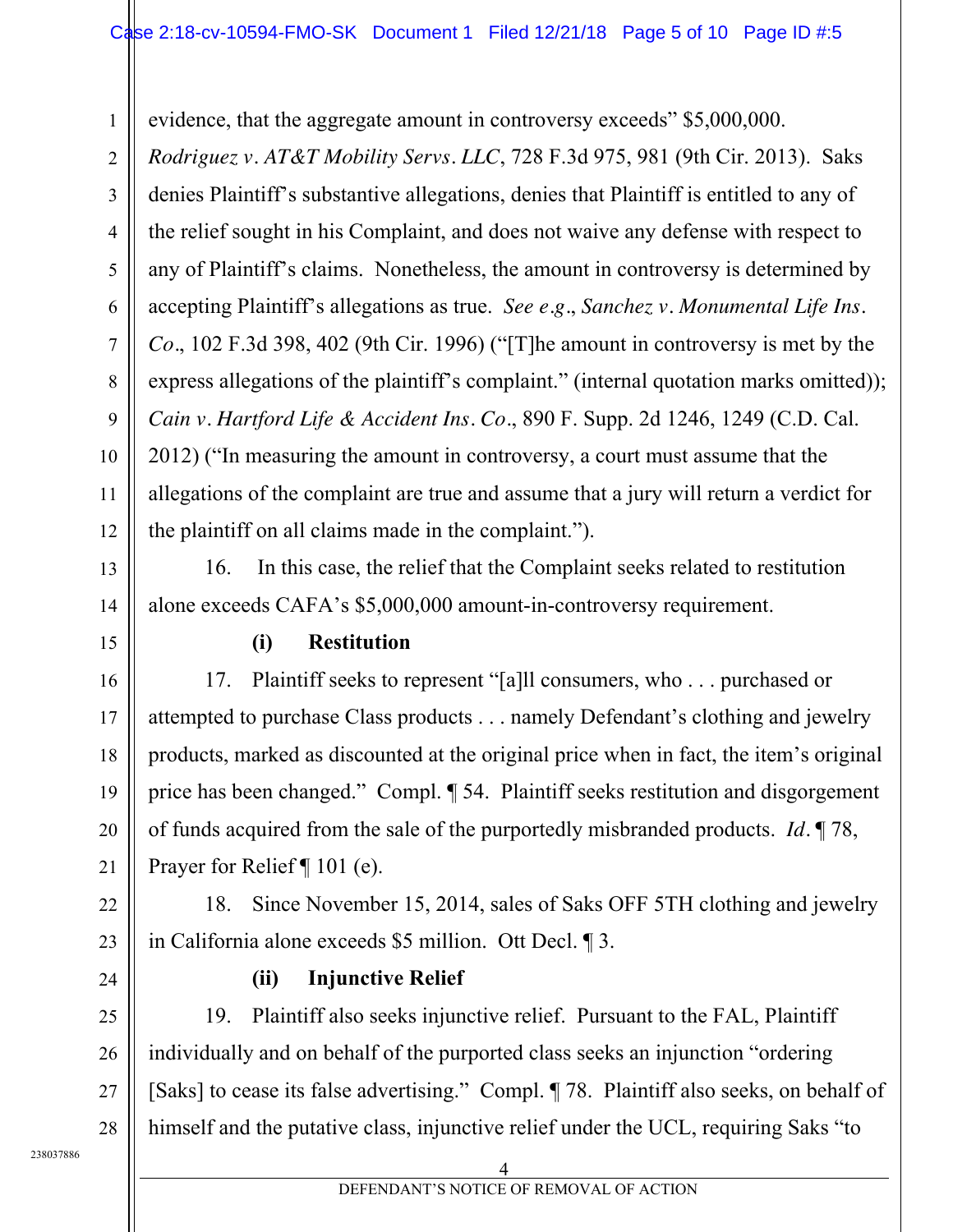immediately cease such acts of unlawful, unfair and fraudulent business practices." *Id.* ¶ 96

20. Costs of compliance with an injunction are relevant in ascertaining whether the amount in controversy is satisfied. *See* 28 U.S.C. § 1332(d)(6) (excluding only interest and costs from the aggregated amount in controversy); *see also Guglielmino v. McKee Food Corp.*, 506 F.3d 696, 700 (9th Cir. 2007).

#### **(iii) Exemplary Damages**

21. Plaintiff also seeks exemplary damages. Compl., Prayer for Relief ¶ 101(f). Punitive damages, if such damages are specifically authorized by statute, may be considered for purposes of calculating the amount in controversy. *See, e.g.*, *Wang v. Asset Acceptance, LLC*, 680 F. Supp. 2d 1122, 1124-25 (N.D. Cal. 2010); *see also Gibson v. Chrysler Corp.*, 261 F. 3d 927 945 (9th Cir. 2001) ("It is well established that punitive damages are part of the amount in controversy in a civil action."). Plaintiff seeks punitive damages under the CLRA. *See* Cal. Civ. Code § 1780(e).

16

17

18

19

20

21

22

23

24

25

26

27

28

1

2

3

4

5

6

7

8

9

10

11

12

13

14

15

#### **(iv) Attorneys' Fees**

22. Finally, Plaintiff prays for attorneys' fees. An award of attorney's fees, if such fees are specifically authorized by statute, may be considered for purpose of calculating the amount in controversy. *See Kroske v. US Bank Corp.*, 432 F.3d 976, 980 (9th Cir. 2005). Courts in the Ninth Circuit consider a reasonable and fair estimate of attorneys' fees to be twenty-five percent of the total recovery. *See Powers v. Eichen*, 229 F. 3d 1249, 1256 (9th Cir. 2000); *Lim v. Helio, LLC*, No. CV 11-9183 PSG, 2012 WL 359304, at \*3 (C.D. Cal. Feb. 2, 2012). Plaintiff seeks attorneys' fees under the CLRA. *See* Cal. Civ. Code § 1780(e).

23. As explained above, the estimated amount in controversy with regards to restitution alone exceeds \$5 million, without taking into account the cost of injunctive relief, exemplary damages, and attorneys' fees. This amount satisfies CAFA's \$5,000,000 amount in controversy requirement based on the allegations of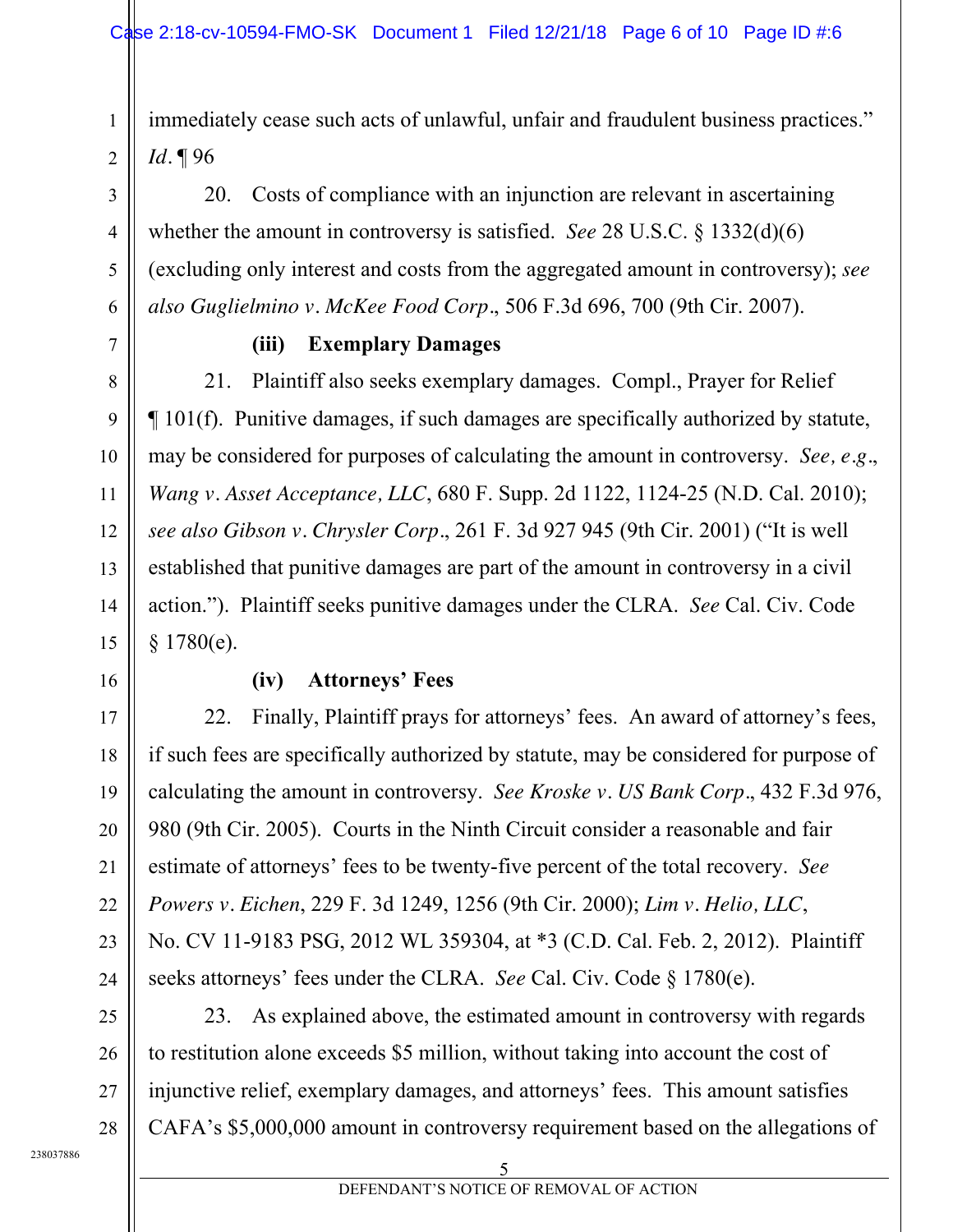Plaintiff's complaint.

### 2

3

4

5

6

7

8

9

10

11

12

13

14

15

16

17

18

19

20

21

22

23

24

25

1

# **III. REMOVAL IS PROPER AND TIMELY**

24. This Court is the proper venue for this action because the State Court Action is pending in the Superior Court of the State of California for the County of Los Angeles, and the United States District Court for the Central District of California is the "district and division embracing the place where such action is pending." 28 U.S.C. § 1441(a).

25. This Notice of Removal is timely because it is filed within thirty days of receipt of a copy of the Complaint and Summons. 28 U.S.C.  $\S$  1446(b)(1), 1453(b). The Complaint was filed on November 15, 2018, and personally served on Saks' registered agent for service of process on November 26, 2018. Lally Decl., Ex. A. Service was deemed complete on November 26, 2018. *See* Cal. Civ. Proc. Code § 415.10.

26. Pursuant to 28 U.S.C. § 1446(a), copies of all of process, pleadings, orders and other papers received by Saks to date are attached as follows to the Declaration of Amy Lally ("Lally Declaration"): Civil Case Cover Sheet, Civil Case Cover Sheet Addendum and Statement of Location, Notice of Case Assignment – Unlimited Civil Case, Voluntary Efficient Litigation Stipulations, Alternative Dispute Resolution (ADR) Information Packet, and Complaint.

27. The documents attached to the Lally Declaration are the only documents served on Saks to date in the litigation. Lally Decl. ¶2.

28. Saks will promptly file a removal notice with the Clerk of the Superior Court of the State of California for the County of Los Angeles, and will serve written notice of same upon counsel of record for Plaintiff, as required by 28 U.S.C.  $§$  1446(d).

26 27

28

29. Saks reserves the right to amend or supplement this Notice of Removal. 30. By filing this Notice of Removal, Saks does not waive, either expressly

238037886

or implicitly, its rights to assert any defense which it could have asserted in the